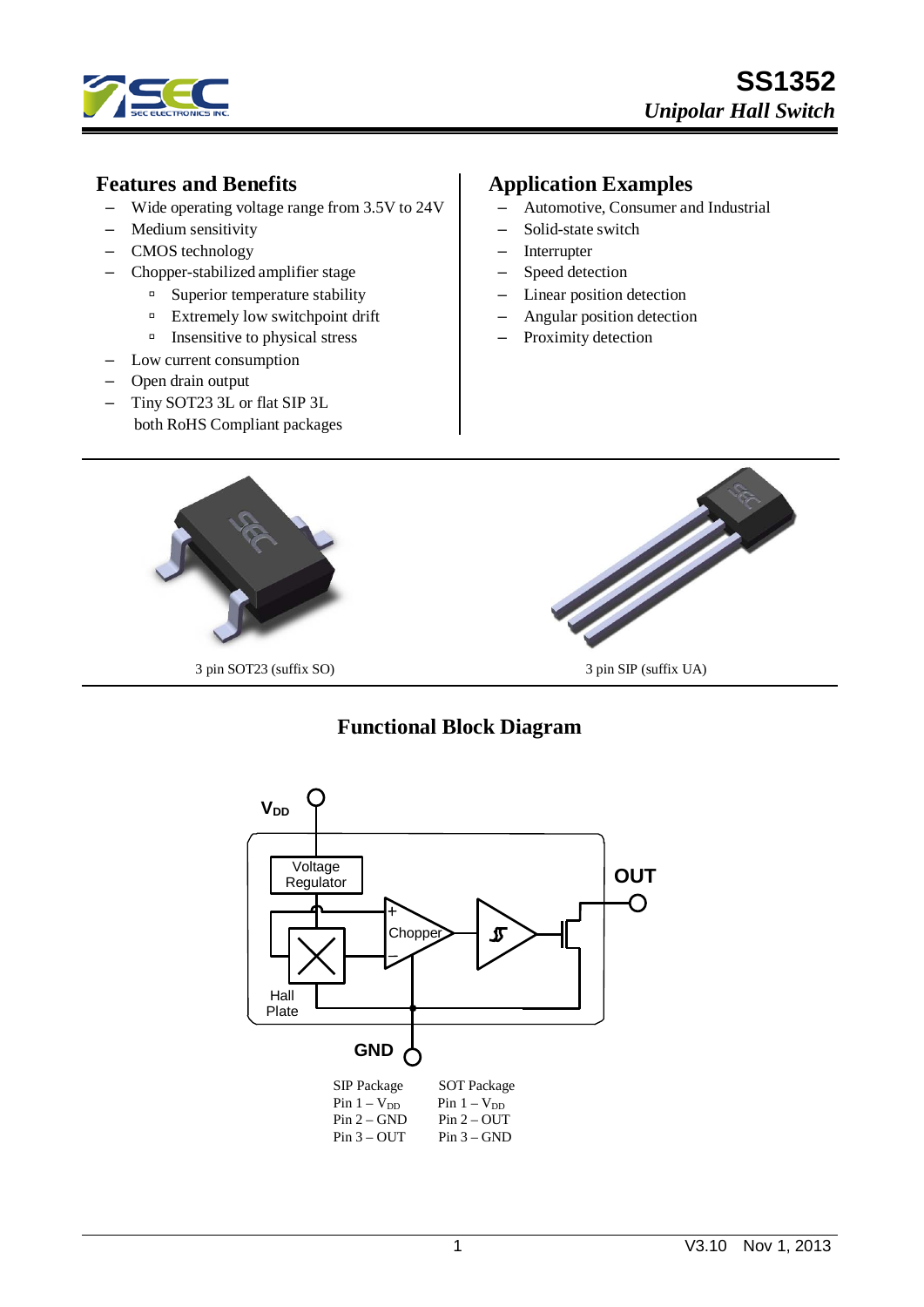

## **General Description**

The SS1352 is a unipolar Hall effect sensor IC fabricated from mixed signal CMOS technology. The device integrates a voltage regulator, Hall sensor with dynamic offset cancellation system, Schmitt trigger and an open-drain output driver, all in a single package.

It incorporates advanced chopper stabilization techniques to provide accurate and stable magnetic switch points. There are many applications for this HED – Hall Electronic Device - in addition to those listed above. Thanks to its wide operating voltage range and extended choice of temperature range, it is quite suitable for use in automotive, industrial and consumer applications.

The device is delivered in a Small Outline Transistor (SOT) for surface mount process or in a Plastic Single In Line (SIP flat) for through- hole mount. Both 3-lead packages are RoHS compliant.

# **Glossary of Terms**

| MilliTesla (mT), Gauss     | Units of magnetic flux density: $1mT = 10$ Gauss                                                                                            |
|----------------------------|---------------------------------------------------------------------------------------------------------------------------------------------|
| <b>RoHS</b>                | <b>Restriction of Hazardous Substances</b>                                                                                                  |
| Operating Point $(B_{OP})$ | Magnetic flux density applied on the branded side of the package which turns the<br>output driver ON ( $V_{\text{OUT}} = V_{\text{DSon}}$ ) |
| Release Point (BRP)        | Magnetic flux density applied on the branded side of the package which turns the<br>output driver OFF ( $V_{\text{OUT}}$ = high)            |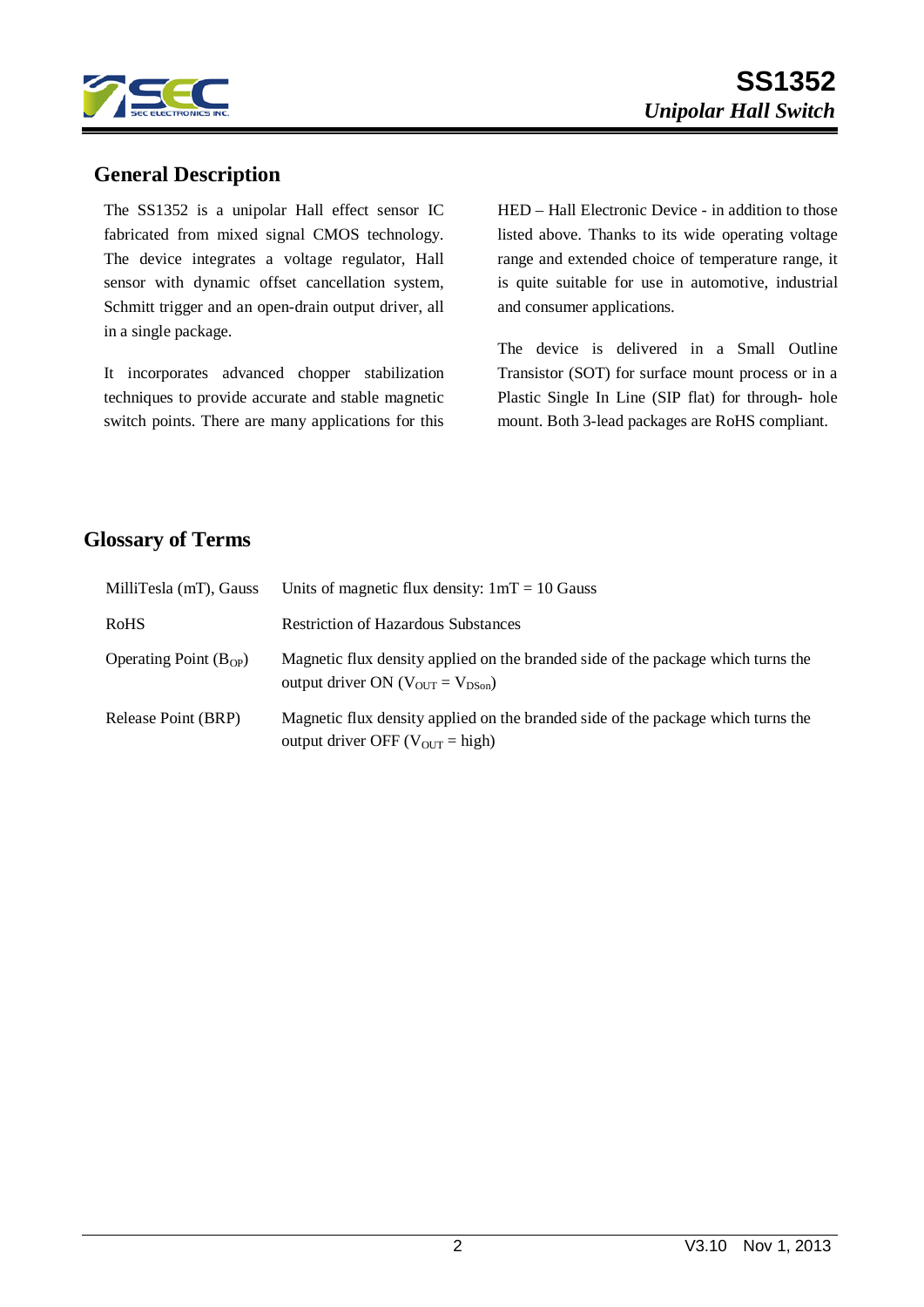

# **Pins Definition and Description**

| <b>SOT Pin <math>\mathbb{N}_2</math> SIP Pin <math>\mathbb{N}_2</math></b> | <b>Name</b>  | <b>Type</b> | <b>Function</b>       |
|----------------------------------------------------------------------------|--------------|-------------|-----------------------|
|                                                                            | $\rm V_{DD}$ | Supply      | Supply Voltage pin    |
| $\overline{2}$                                                             | <b>OUT</b>   | Output      | Open Drain Output pin |
| 3                                                                          | <b>GND</b>   | Ground      | Ground pin            |



### **Unique Features**

Based on mixed signal CMOS technology, SS1352 is a Hall-effect device with high magnetic sensitivity. This multi-purpose latch meets most of the application requirements.

The chopper-stabilized amplifier uses switched capacitor technique to suppress the offset generally observed with Hall sensors and amplifiers. The CMOS technology makes this advanced technique possible and contributes to smaller chip size and lower current consumption than bipolar technology. The small chip size is also an important factor to minimize the effect of physical stress. This combination results in more stable magnetic characteristics and enables faster and more precise design.

The wide operating voltage from 2.5V to 24V, low current consumption and large choice of operating temperature range according to "L", "K"and "E" specifications make this device suitable for automotive, industrial and consumer applications.

| <b>Absolute Maximum Ratings</b> |  |
|---------------------------------|--|
|---------------------------------|--|

| <b>Parameter</b>                    | <b>Symbol</b>    | <b>Value</b> | <b>Units</b> |
|-------------------------------------|------------------|--------------|--------------|
| <b>Supply Voltage</b>               | $\rm V_{DD}$     | 28           | v            |
| <b>Supply Current</b>               | $I_{DD}$         | 50           | mA           |
| <b>Output Voltage</b>               | $V_{OUT}$        | 28           | v            |
| <b>Output Current</b>               | $I_{\text{OUT}}$ | 50           | mA           |
| <b>Storage Temperature Range</b>    | $T_{S}$          | $-50$ to 150 | $^{\circ}C$  |
| <b>Maximum Junction Temperature</b> | $\rm T_I$        | 165          | $^{\circ}C$  |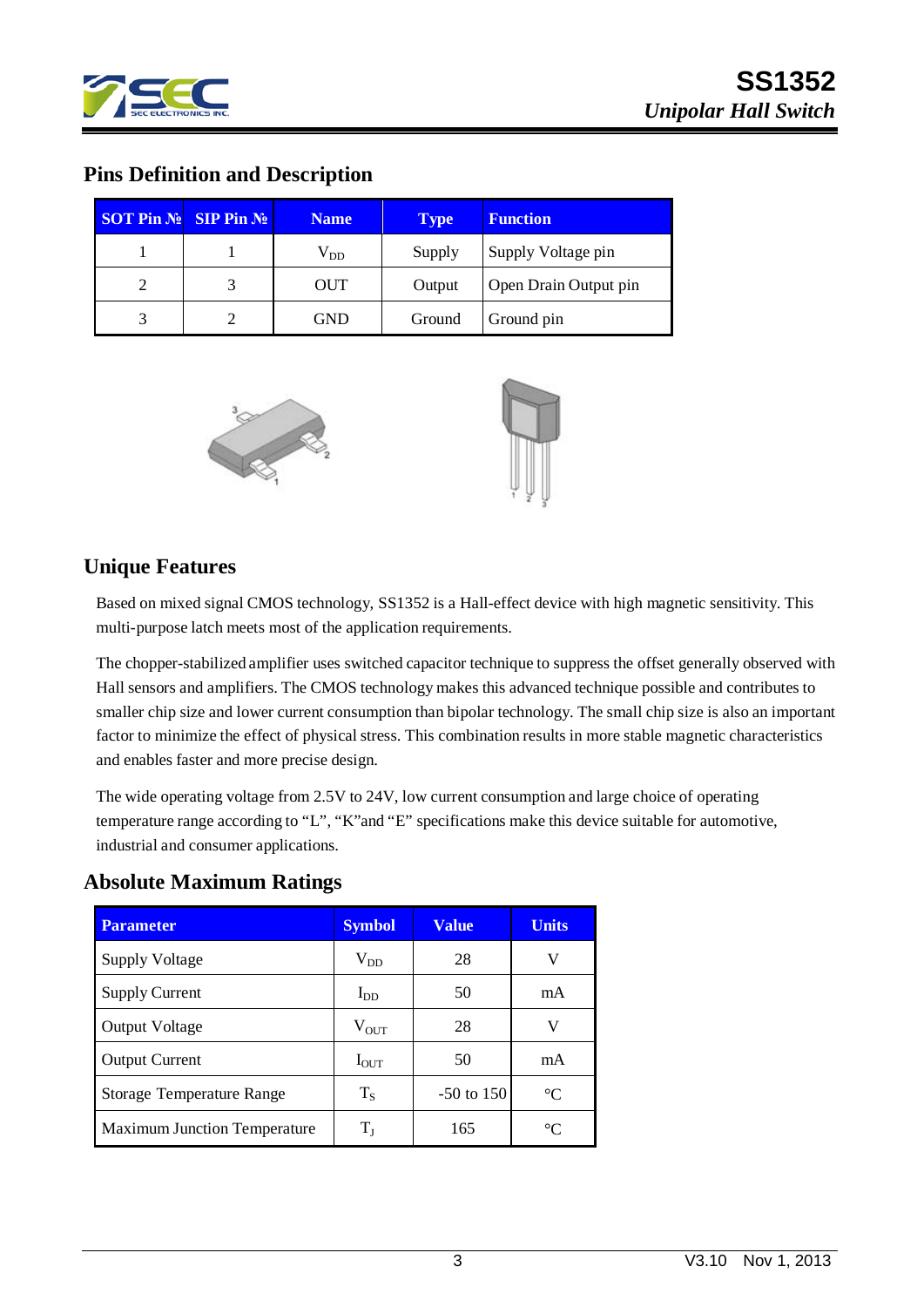

| <b>Operating Temperature Range</b> | <b>Symbol</b> | <b>Value</b> | <b>Units</b> |
|------------------------------------|---------------|--------------|--------------|
| Temperature Suffix "E"             | $T_A$         | $-40$ to 85  | $^{\circ}C$  |
| Temperature Suffix "K"             | $T_A$         | $-40$ to 125 | $^{\circ}C$  |
| Temperature Suffix "L"             | $T_A$         | $-40$ to 150 | $\circ$      |

Exceeding the absolute maximum ratings may cause permanent damage. Exposure to absolute-maximum- rated conditions for extended periods may affect device reliability.

# **General Electrical Specifications**

| <b>Parameter</b>                   | <b>Symbol</b>          | <b>Test Conditions</b>                             | <b>Min</b> | Typ  | <b>Max</b> | <b>Units</b>       |
|------------------------------------|------------------------|----------------------------------------------------|------------|------|------------|--------------------|
| <b>Supply Voltage</b>              | $\rm V_{DD}$           | Operating                                          | 3.5        |      | 24         | V                  |
| <b>Supply Current</b>              | $I_{DD}$               | $B < B_{RP}$                                       |            |      | 5          | mA                 |
| <b>Output Saturation Voltage</b>   | $V_{DSon}$             | $I_{\text{OUT}} = 20 \text{mA}, B > B_{\text{OP}}$ |            |      | 0.5        | V                  |
| <b>Output Leakage Current</b>      | $\mathbf{I}_{\rm OFF}$ | $B < B_{RP}$ $V_{OUT} = 24V$                       |            |      | 10         | μA                 |
| <b>Output Rise Time</b>            | tr                     | $R_L = 1k\Omega$ , $C_L = 20pF$                    |            | 0.25 |            | $\mu s$            |
| <b>Output Fall Time</b>            |                        | $R_L = 1k\Omega$ , $C_L = 20pF$                    |            | 0.25 |            | $\mu s$            |
| <b>Maximum Switching Frequency</b> | $F_{SW}$               |                                                    |            | 10   |            | <b>KHz</b>         |
| Package Thermal Resistance         | $\rm R_{TH}$           | Single layer (1S) Jedec board                      |            | 301  |            | $\rm ^{\circ} C/W$ |

DC Operating Parameters  $T_A = 25^{\circ}$ C, V<sub>DD</sub>=3.5V to 24V (unless otherwise specified)

**Note:** The output of SS1352 will be switched after the supply voltage is over 2.2V, but the magnetic characteristics won't be normal until the supply is over 3.5V.

# **Magnetic Specifications**

DC Operating Parameters  $V_{DD} = 3.5$  to 24V (unless otherwise specified)

| <b>Package</b> | <b>Parameter</b>       | <b>Symbol</b>   | <b>Test Conditions</b>                  | <b>Min</b> | <b>Typ</b> | <b>Max</b> | <b>Units</b> |
|----------------|------------------------|-----------------|-----------------------------------------|------------|------------|------------|--------------|
| <b>UA</b>      | <b>Operating Point</b> | $B_{OP}$        |                                         | $-160$     |            | $-100$     | G            |
|                | Release Point          | $B_{RP}$        | $T_a = 25^{\circ}C$ , $V_{dd} = 12V$ DC | $-140$     |            | $-50$      | G            |
|                | <b>Hysteresis</b>      | $B_{H YST}$     |                                         |            | 40         |            | G            |
| SO.            | <b>Operating Point</b> | $B_{OP}$        |                                         | 100        |            | 160        | G            |
|                | Release Point          | $B_{RP}$        | $T_a = 25^{\circ}C$ , $V_{dd} = 12V$ DC | 50         |            | 140        | G            |
|                | <b>Hysteresis</b>      | $B_{\rm H YST}$ |                                         |            | 40         |            | G            |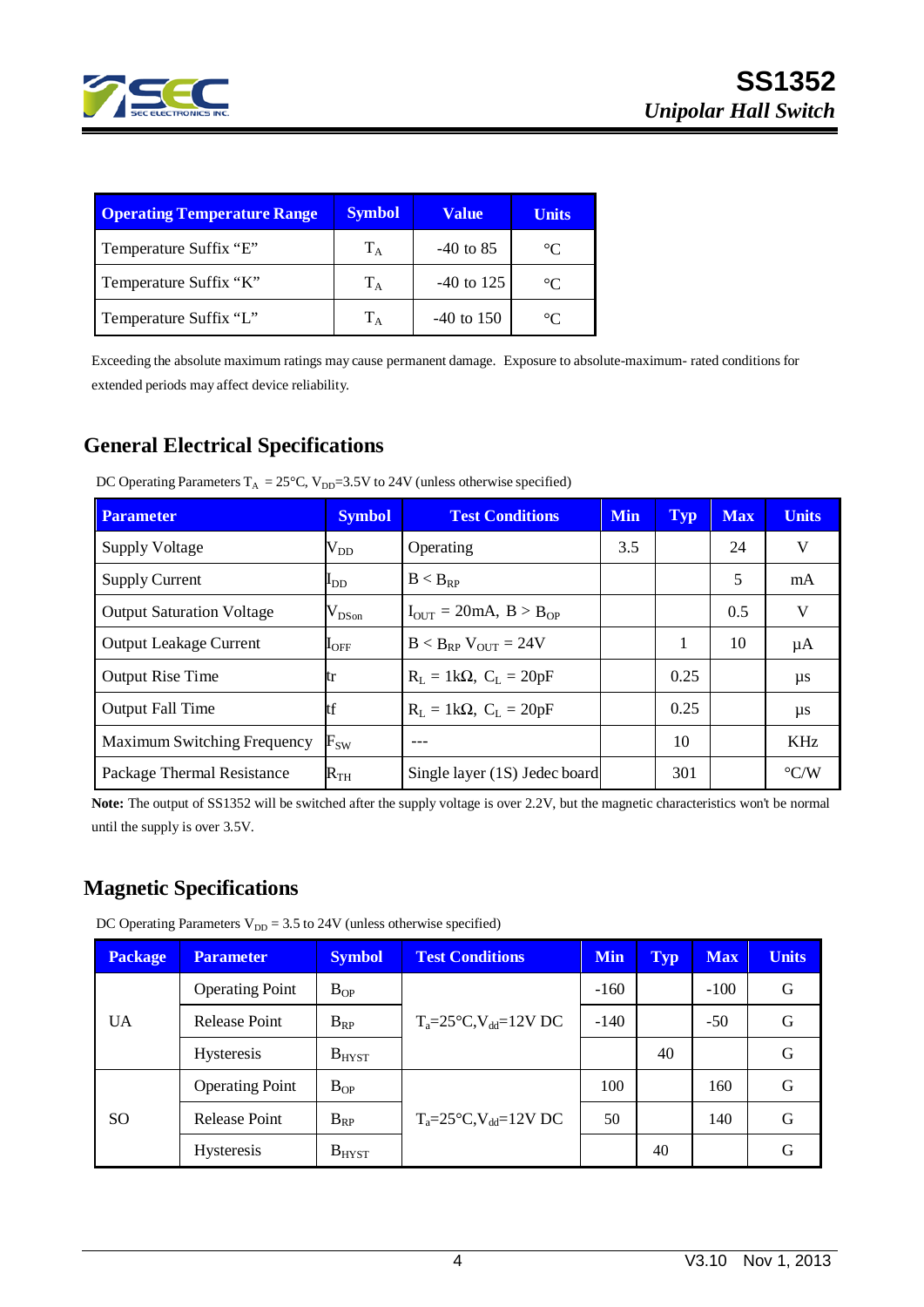

# **SS1352** *Unipolar Hall Switch*

### **Output Behavior versus Magnetic Pole**

| <b>Test Conditions (UA) Test Conditions (SO)</b> |                     | <b>LOUT</b> |
|--------------------------------------------------|---------------------|-------------|
| $B > B_{RP}$                                     | $B < B_{RP}$        | High        |
| B < B <sub>OP</sub>                              | B > B <sub>OP</sub> | Low         |

DC Operating Parameters  $T_A = -40^{\circ}C$  to 150°C,  $V_{DD} = 3.5$  to 24V (unless otherwise specified)

The SOT-23 device is reversed from the UA package. The SOT-23 output transistor will be turned on(drops low) in the presence of a sufficiently strong South pole magnetic field applied to the marked face.



# **Application Information**

It is strongly recommended that an external bypass capacitor be connected (in close proximity to the Hall sensor) between the supply( $V_{DD}$  Pin) and ground(GND Pin) of the device to reduce both external noise and noise generated by the chopper stabilization technique. As is shown in the following figure, a 0.1μF capacitor is typical.

For reverse voltage protection, it is recommended to connect a resistor or a diode in series with the  $V_{DD}$  pin. When using a resistor, three points are important:

- the resistor has to limit the reverse current to 50mA maximum ( $V_{CC}$  / R1  $\leq$  50mA)
- the resulting device supply voltage  $V_{DD}$  has to be higher than  $V_{DD}$  min ( $V_{DD} = V_{CC} R1*I_{DD}$ )
- the resistor has to withstand the power dissipated in reverse voltage condition ( $P_D = V_{CC}^2 / R1$ )

When using a diode, a reverse current cannot flow and the voltage drop is almost constant ( $\approx 0.7V$ ).

Therefore, a 100Ω/0.25W resistor for 5V application and a diode for higher supply voltage are recommended.

#### **Typical Three-Wire Application Circuit**



When a weak power supply is used or when the device is intended to be used in noisy environment, it is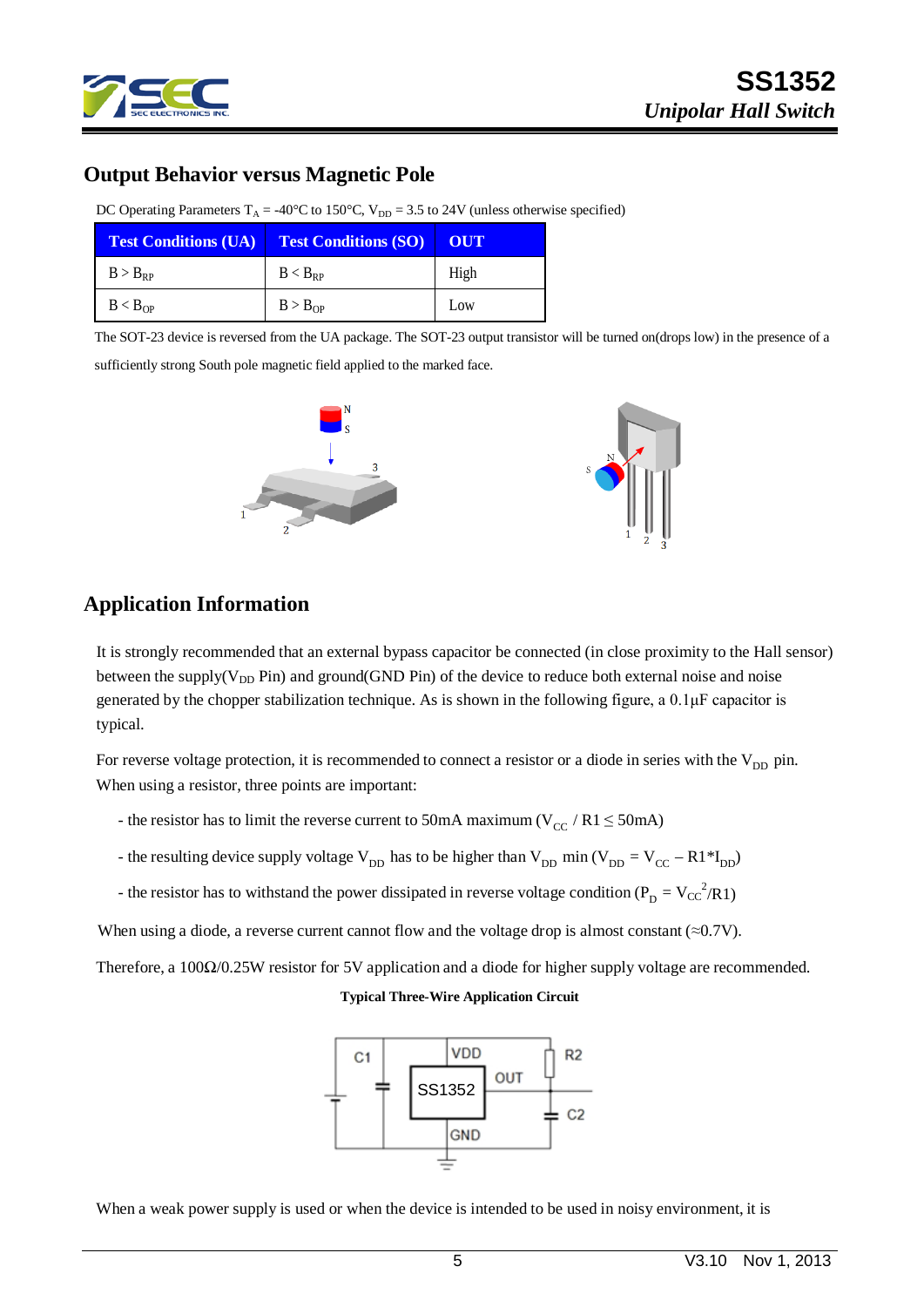

recommended that following figure is used.

#### **Automotive and Severe Environment Protection Circuit**



The low-pass filter formed by R1 and C1 and the Zener diode Z1 bypass the disturbances or voltage spikes occurring on the device supply voltage  $V_{DD}$ . The diode D1 provides additional reverse voltage protection. Both solutions provide the required reverse voltage protection.

### **ESD Precautions**

Electronic semiconductor products are sensitive to Electro Static Discharge (ESD).

Always observe Electro Static Discharge control procedures whenever handling semiconductor products.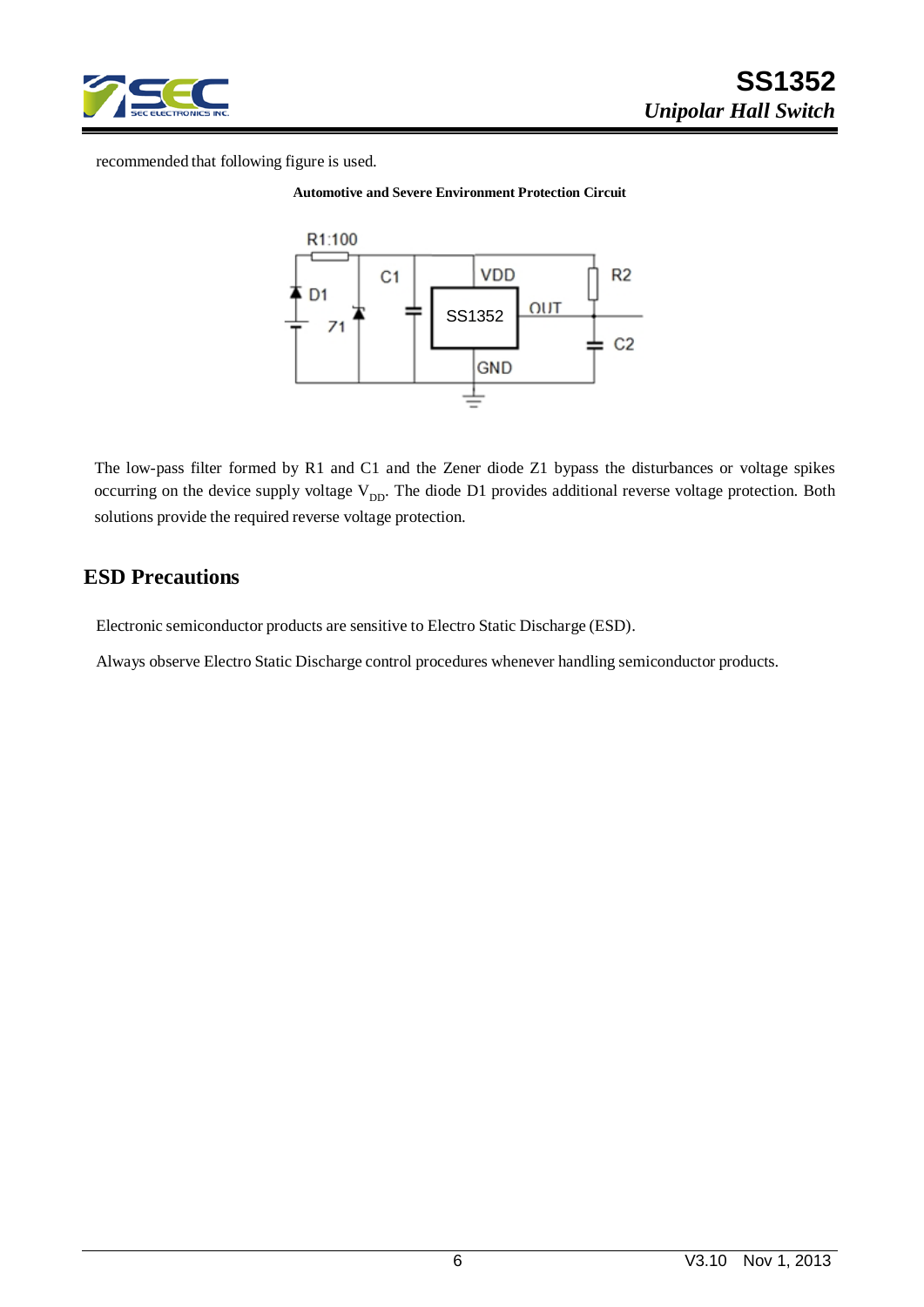

# **Package Information**

### **Package SO, 3-Pin (SOT-23):**

**Top View**  $\frac{1}{1}$ 3  $1.50$  2.65  $\frac{1}{1}$  $\begin{array}{c|c|c|c|c} 1 & 2 \\ \hline \end{array}$ 1.80

**Notes:**

**1). PINOUT: Pin 1 V<sub>DD</sub><br>Pin 2 Output<br>Pin 3 GND** 

**2). All dimensions are in millimeters;**





**End View**



#### **Bottom View of SOT-23 Package**